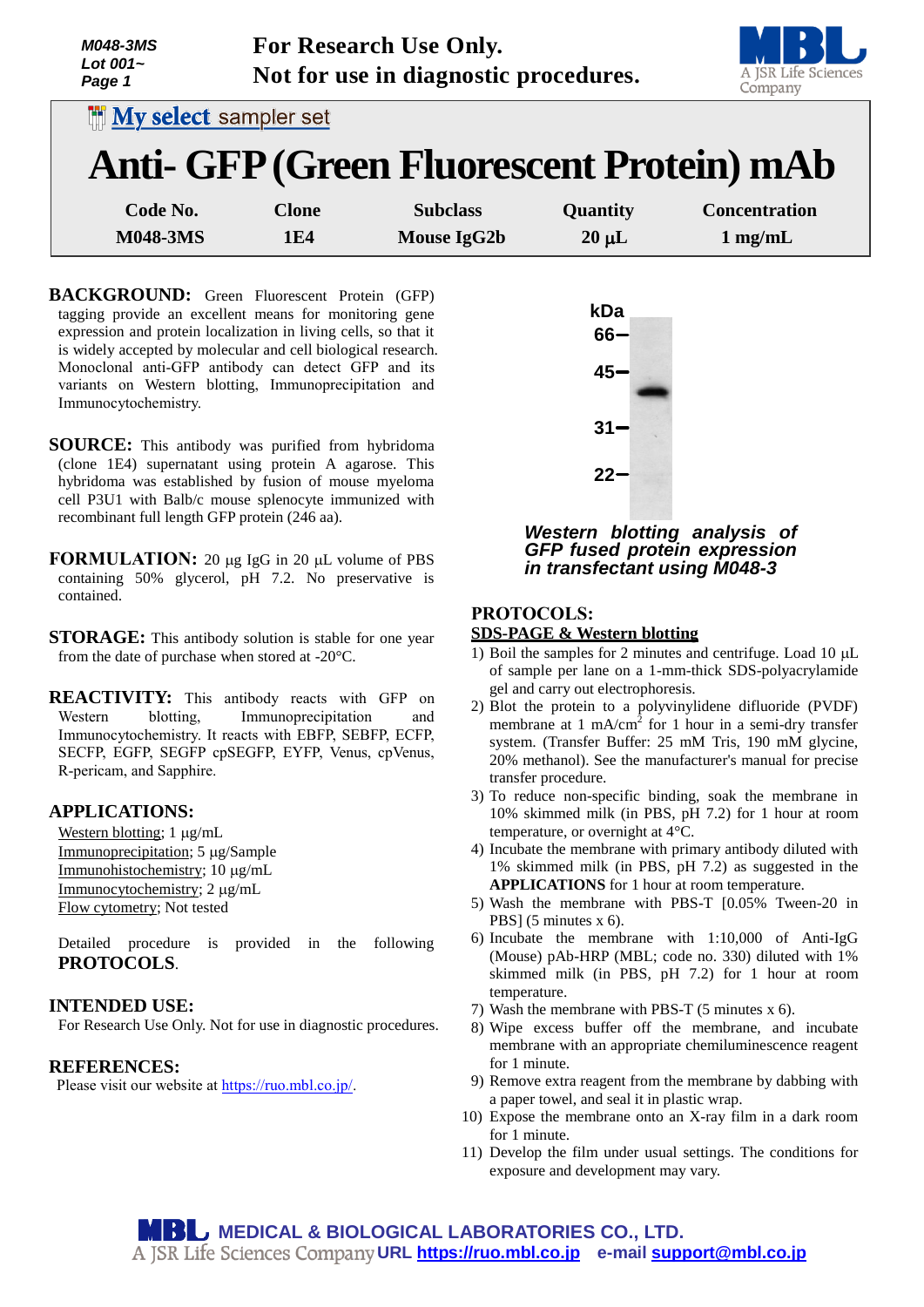

# *Immunoprecipitation of GFP from transfectant*

Lane 1: IP with M048-3 Lane 2: IP with isotype control (M077-3)

## **Immunoprecipitation**

- 1) Wash the cells 3 times with PBS and suspend with 10 volume of cold Lysis buffer [50 mM Tris-HCl (pH 7.2), 250 mM NaCl, 0.1% NP-40, 2 mM EDTA, 10% glycerol] containing appropriate protease inhibitors. Incubate it at 4°C with rotating for 30 minutes, then sonicate briefly (up to 10 seconds).
- 2) Centrifuge the tube at 12,000 x g for 10 minutes at 4°C and transfer the supernatant to another fresh tube.
- 3) Add the antibody at the amount as suggested in the **APPLICATIONS** to the supernatant containing approximately  $300 \mu L$  total protein. Mix well and incubate with gentle agitation for 30-120 minutes at 4°C.
- 4) Add 20  $\mu$ L of 50% protein A agarose beads resuspended in the cold Lysis buffer. Mix well and incubate with gentle agitation for 60 minutes at 4°C.
- 5) Centrifuge the tube at 2,500 x g for 10 seconds and discard the supernatant.
- 6) Resuspend the beads with 1 mL of cold Lysis buffer.
- 7) Centrifuge the tube at 2,500 x g for 10 seconds and discard the supernatant.
- 8) Repeat steps 6)-7) 3-5 times.
- 9) Resuspend the beads in 20  $\mu$ L of Laemmli's sample buffer, boil for 3-5 minutes, and centrifuge for 5 minutes. Use 10 L/lane for the SDS-PAGE analysis.

(See **SDS-PAGE & Western blotting**.)



*Immunocytochemical detection of GFP on 4% PFA fixed transfectant using M048-3*  **Right panel is GFP own** *fluorescence.*

#### **Immunocytochemistry**

Fixing:

- 1) Rinse the cells on glass coverslips in PBS, and immerse for 15 minutes in PBS containing 4% paraformaldehyde. Then rinse the coverslips twice for 5 minutes each in PBS. Blocking:
- 1) Cover the cells with  $3\%$  H<sub>2</sub>O<sub>2</sub> in PBS for 10 minutes at room temperature. Then rinse the coverslips twice for 5 minutes each in PBS.
- 2) Cover the cells with 10% normal goat serum (NGS) in PBS or Clear Back (human FcR blocking reagent, MBL code no. MTG-001) for 15 minutes to minimize non-specific adsorption of the antibodies to the cover slip  $(25-50 \mu L)$  is usually sufficient).
- Staining:
- 1) Remove the blocking buffer.
- 2) Incubate in primary antibody at the concentration suggested in **APPLICATIONS** diluted in 1% NGS in PBS for 1 hour at room temperature. (The concentration of antibody will depend on several variables and the abundance of the antigen.)
- 3) Wash the cells 3 times in PBS for 5 minutes each.
- 4) Incubate in Rhodamine-conjugated anti-mouse IgG antibody diluted in PBS for 1 hour at room temperature.
- 5) Wash the cells in PBS for 15 minutes.
- 6) Mounting and microscopic analysis.